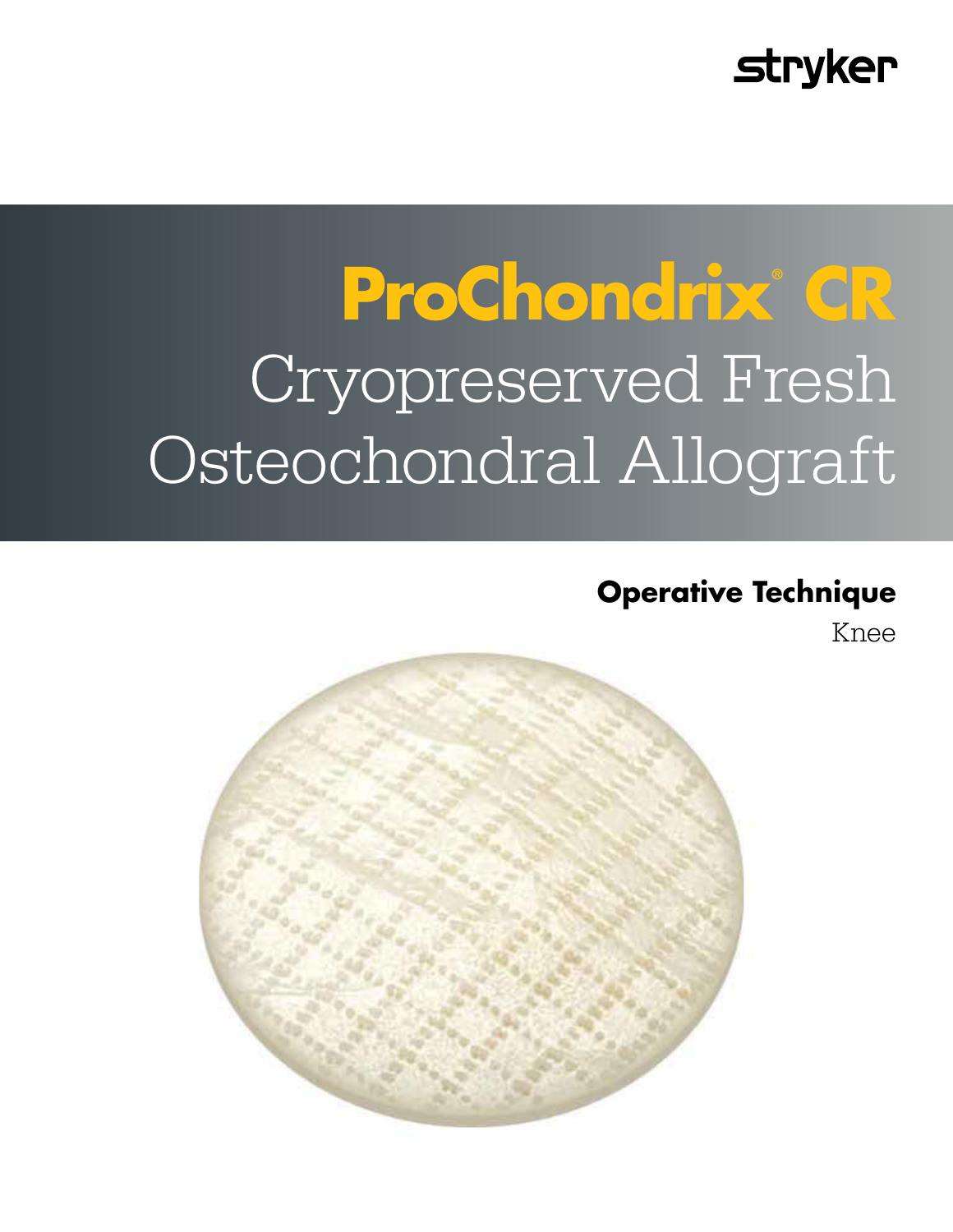### Description and Indictation

ProChondrix CR is a cryopreserved fresh osteochondral allograft product that may be used in a variety of orthopaedic reconstructive procedures to aid in repair of articular cartilage lesions.

### Operative Technique

#### **Patella Articular Surface Lesion**

#### **Step 1**

The patient should be placed supine on the operating table. If desired, a standard arthroscopic knee set up is used with a leg holder allowing for a routine knee arthroscopy to be performed prior to the arthrotomy and ProChondrix CR insertion. Extension can be accomplished by placing the foot onto a sterile Mayo stand.

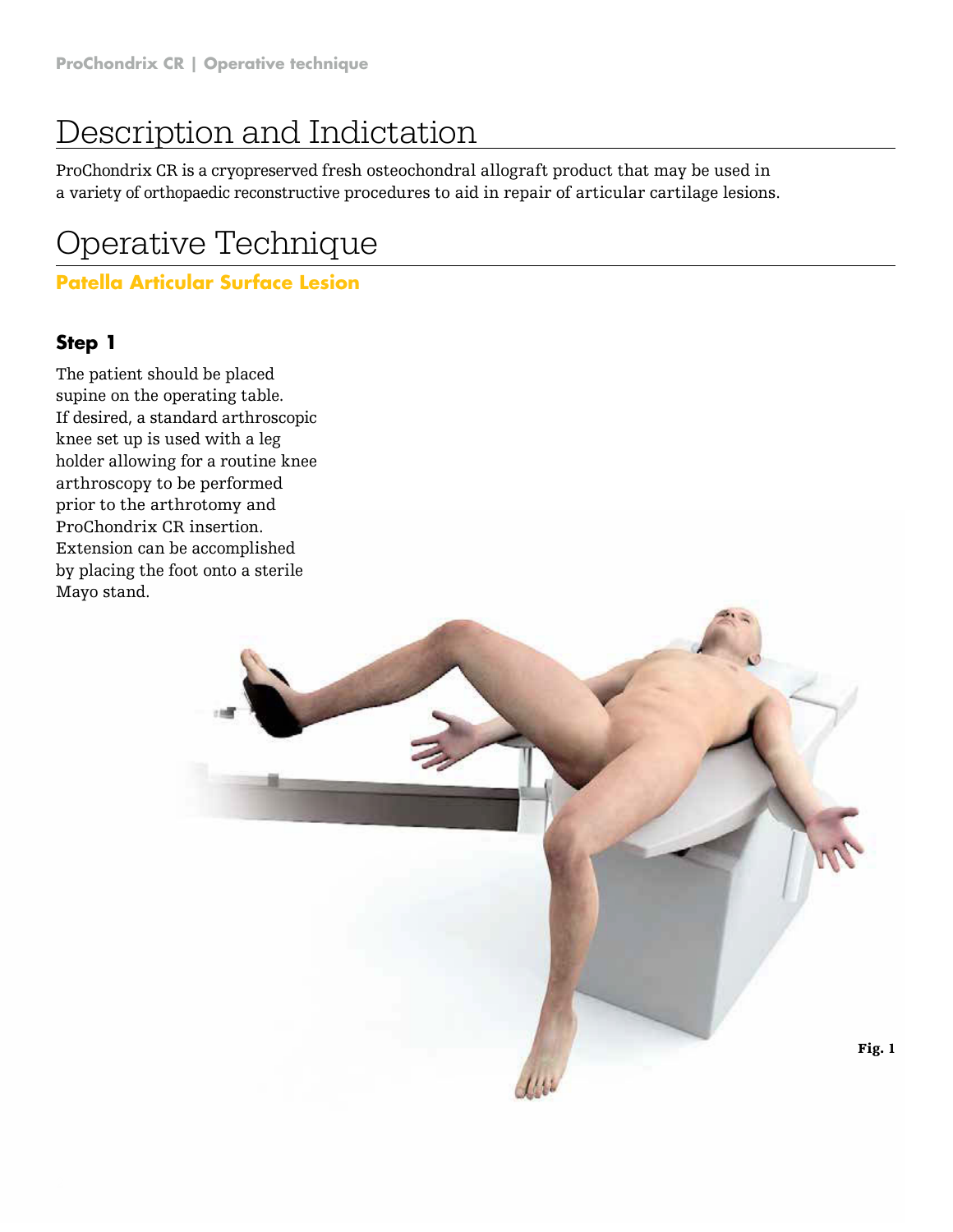#### **Step 2**

A parapatellar arthrotomy is performed on the same side as the lesion, large enough to allow for eversion of the patella.

Exposure is often improved by placing a hohmann retractor in the femoral notch. Excision of some of the fat pad can also aid in exposure.



### **Step 3**

The lesion and surrounding cartilage are carefully inspected. If necessary, use the sizing instrumentation to determine lesion size and ensure the appropriate sized ProChondrix CR graft is used and the corresponding sized instrument assembly is utilized.



### **Step 4**

With the patella everted and securely held, use the ProChondrix Disposable Instrument set that corresponds with the desired size ProChondrix CR graft, excise the osteochondral defect including all damaged and loose cartilage. The defect should be debrided to the subchondral bone layer. A curette can then be used to remove remaining remnants of fibrous tissue and cartilage, ensuring the native articular cartilage maintains healthy, vertical walls.

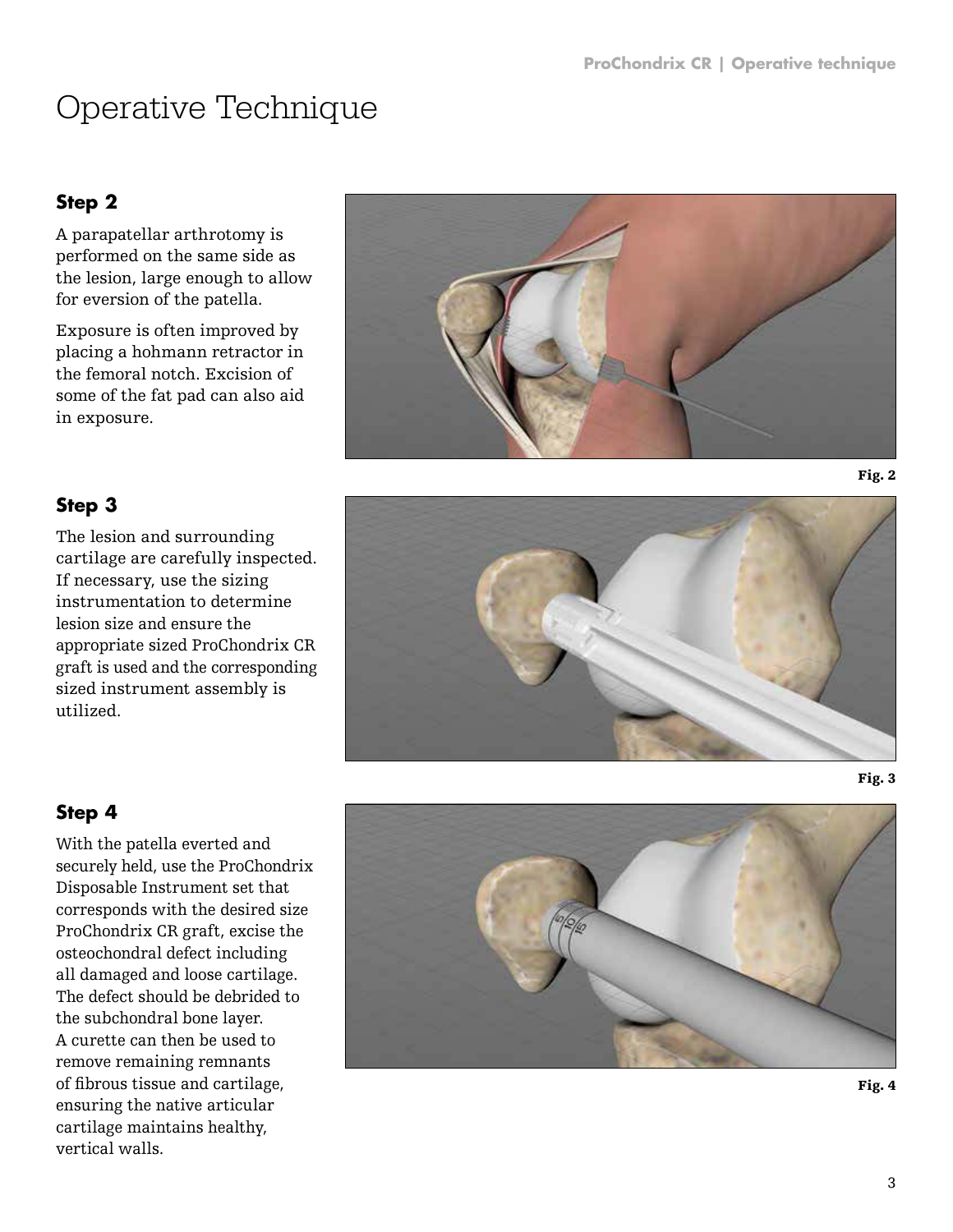#### **Step 5**

If desired, perform bone marrow stimulation per surgeon preference.



#### **Step 6**

The osteochondral defect is then prepared for ProChondrix CR application by completely drying the defect.

Implant the ProChondrix CR graft into the prepared osteochondral defect with the laser etched side down towards the subchondral bone. Graft fixation should be done using the surgeon's preferred material and technique. Ensure the graft does not protrude above the surrounding native articular cartilage surface.

### **Step 7**

Wound closure is performed per the surgeon's preference.



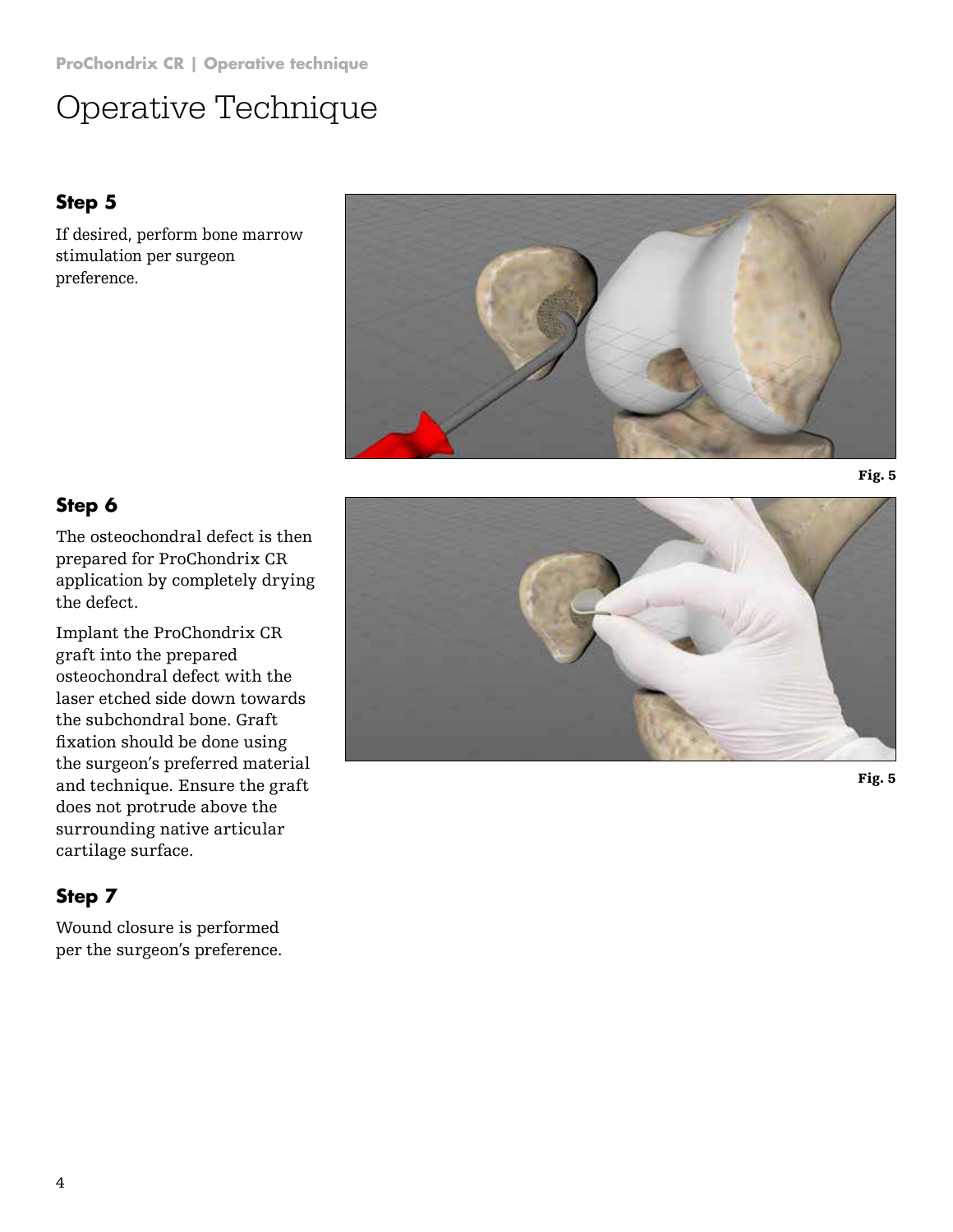#### **Femoral Condyle Articular Surface Lesion**

#### **Step 1**

The patient should be placed supine on the operating table. If desired, a standard arthroscopic knee set up is used with a leg holder allowing for a routine knee arthroscopy to be performed prior to the arthrotomy and ProChondrix CR insertion. The top of the leg holder is put on loosely so that it may be removed and the knee can be brought into deep flexion if necessary to improve access to posterior femoral condyle lesions.

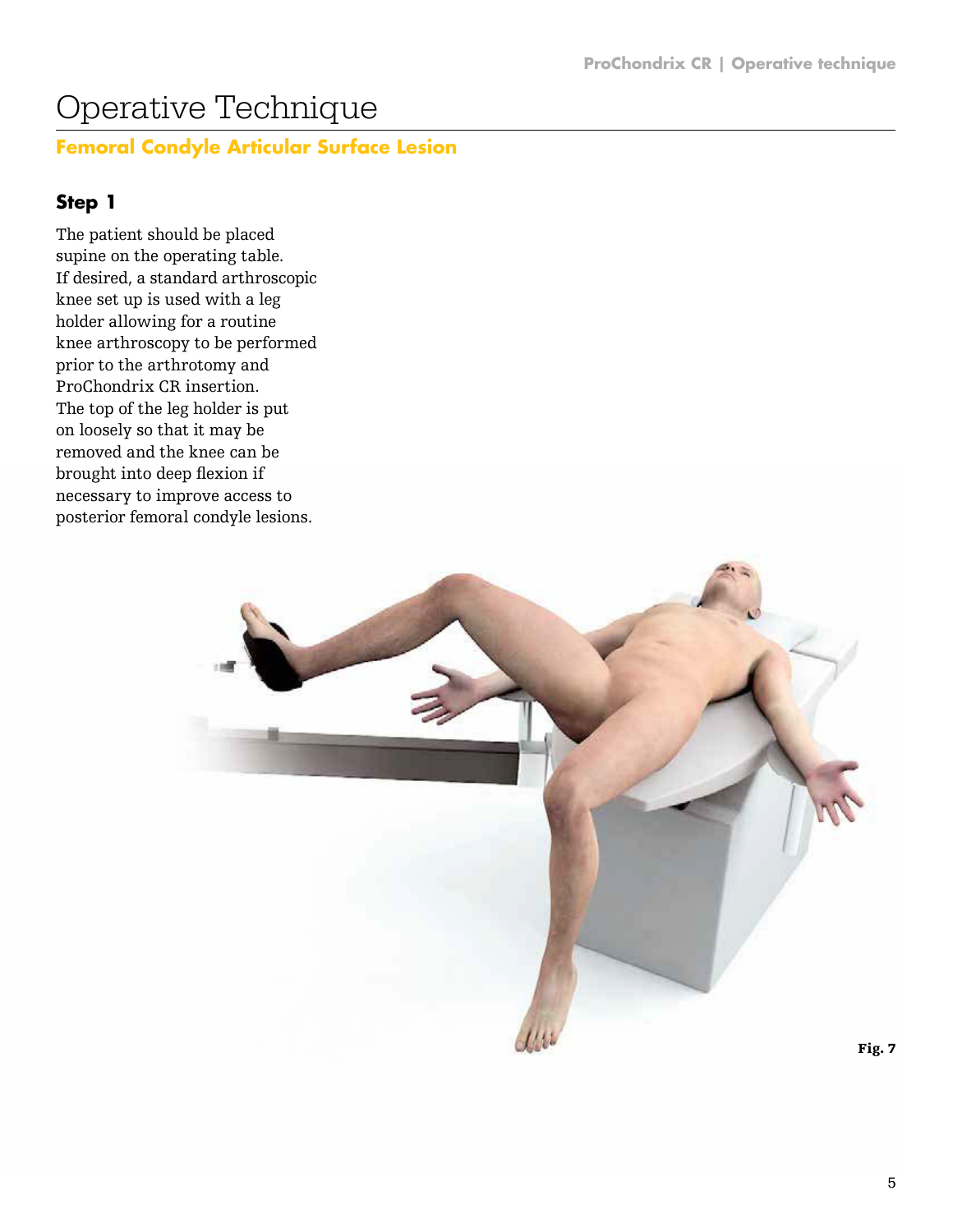### **Step 2**

A parapatellar arthrotomy is performed on the same side as the lesion. Exposure is often improved by placing a Homan retractor in the femoral notch. Excision of some of the fat pad can also aid in exposure. Flexion and extension of the knee can be used to expose lesions that are more posterior or anterior respectively.

### **Step 3**

The lesion and surrounding cartilage are carefully inspected. If necessary, use the sizing instrumentation to determine lesion size and ensure the appropriate sized ProChondrix CR graft is used and the corresponding sized instrument assembly is utilized.







#### **Step 4**

Using the ProChondrix Disposable Instrument set that corresponds with the desired size ProChondrix CR graft, excise the osteochondral defect including all damaged and loose cartilage. The defect should be debrided to the subchondral bone layer. A curette can then be used to remove remaining remnants of fibrous tissue and cartilage, ensuring the native articular cartilage maintains healthy, vertical walls.



Fig. 10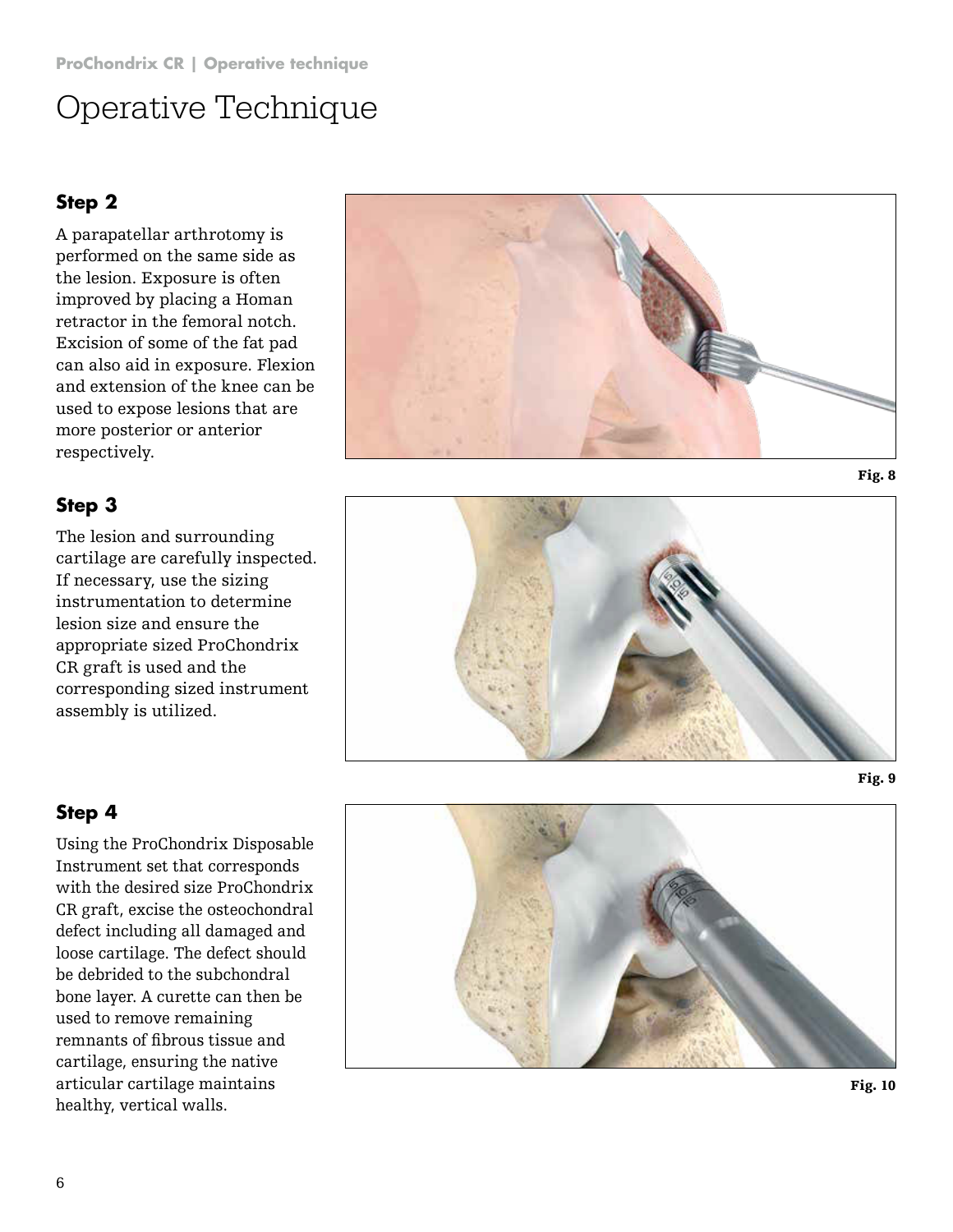### **Step 5**

If desired, perform bone marrow stimulation per surgeon preference.



#### **Step 6**

The osteochondral defect is then prepared for ProChondrix CR application by completely drying the defect.

Implant the ProChondrix CR graft into the prepared osteochondral defect with the laser etched side down towards the subchondral bone. Graft fixation should be done using the surgeon's preferred material and technique. Ensure the graft does not protrude above the surrounding native articular cartilage surface.

### **Step 7**

Wound closure is performed per the surgeon's preference.



Fig. 12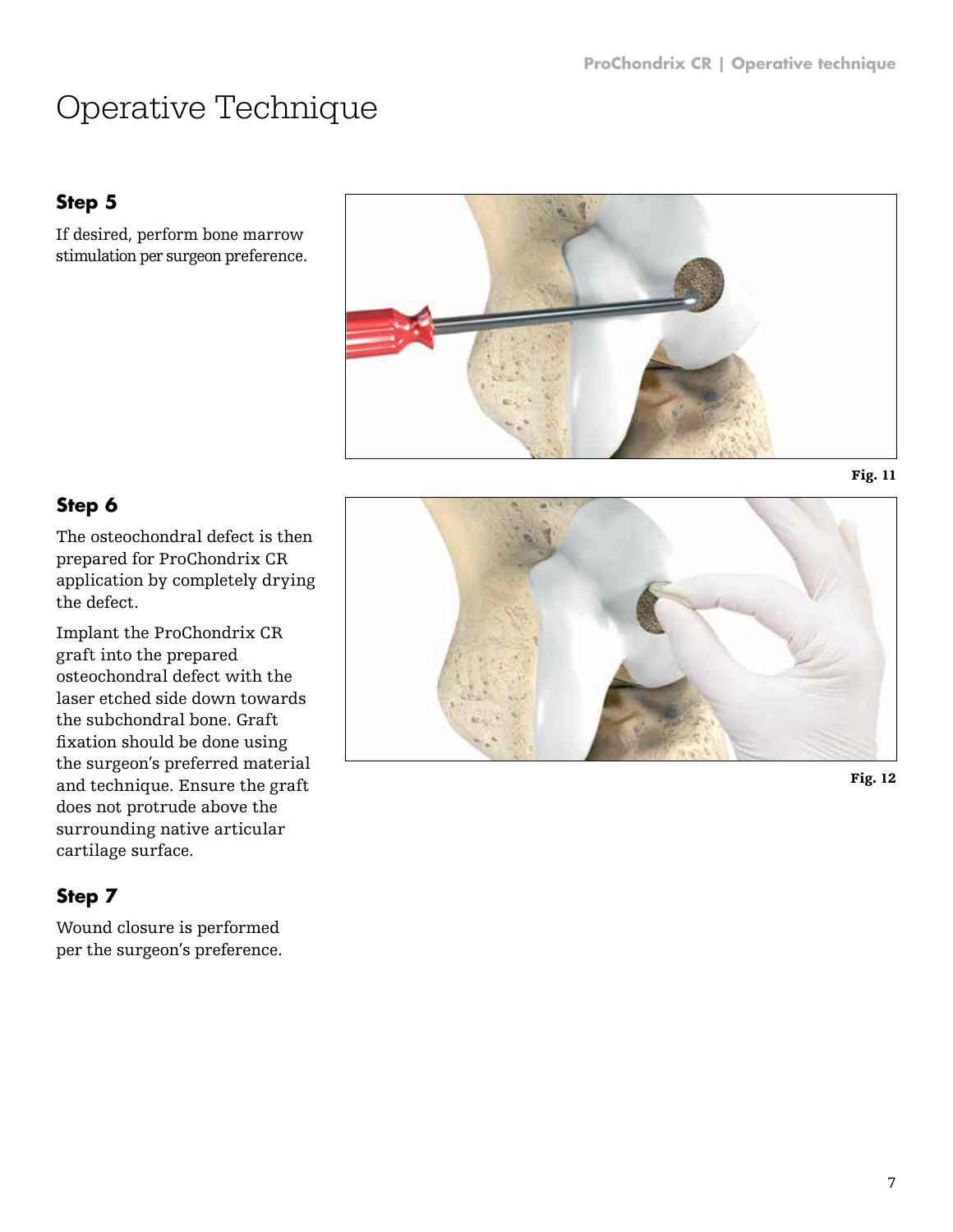### Ordering information

| Ref#       | Description                                                         |
|------------|---------------------------------------------------------------------|
| 0234110011 | ProChondrix CR 11mm                                                 |
| 0234110013 | ProChondrix CR 13mm                                                 |
| 0234110015 | ProChondrix CR 15mm                                                 |
| 0234110017 | ProChondrix CR 17mm                                                 |
| 0234110020 | ProChondrix CR 20mm                                                 |
| 58160-11   | Prochondrix Disposable Instrumentation - 11mm                       |
| 58160-13   | Prochondrix Disposable Instrumentation - 13mm                       |
| 58160-15   | Prochondrix Disposable Instrumentation - 15mm                       |
| 58160-17   | Prochondrix Disposable Instrumentation - 17mm                       |
| 58160-20   | Prochondrix Disposable Instrumentation - 20mm                       |
| 58161-01   | Prochondrix Disposable Instrumentation Sizers - 7 Piece (7mm-20mm)  |
| 58161-02   | Prochondrix Disposable Instrumentation Sizers - 3 Piece (15mm-20mm) |

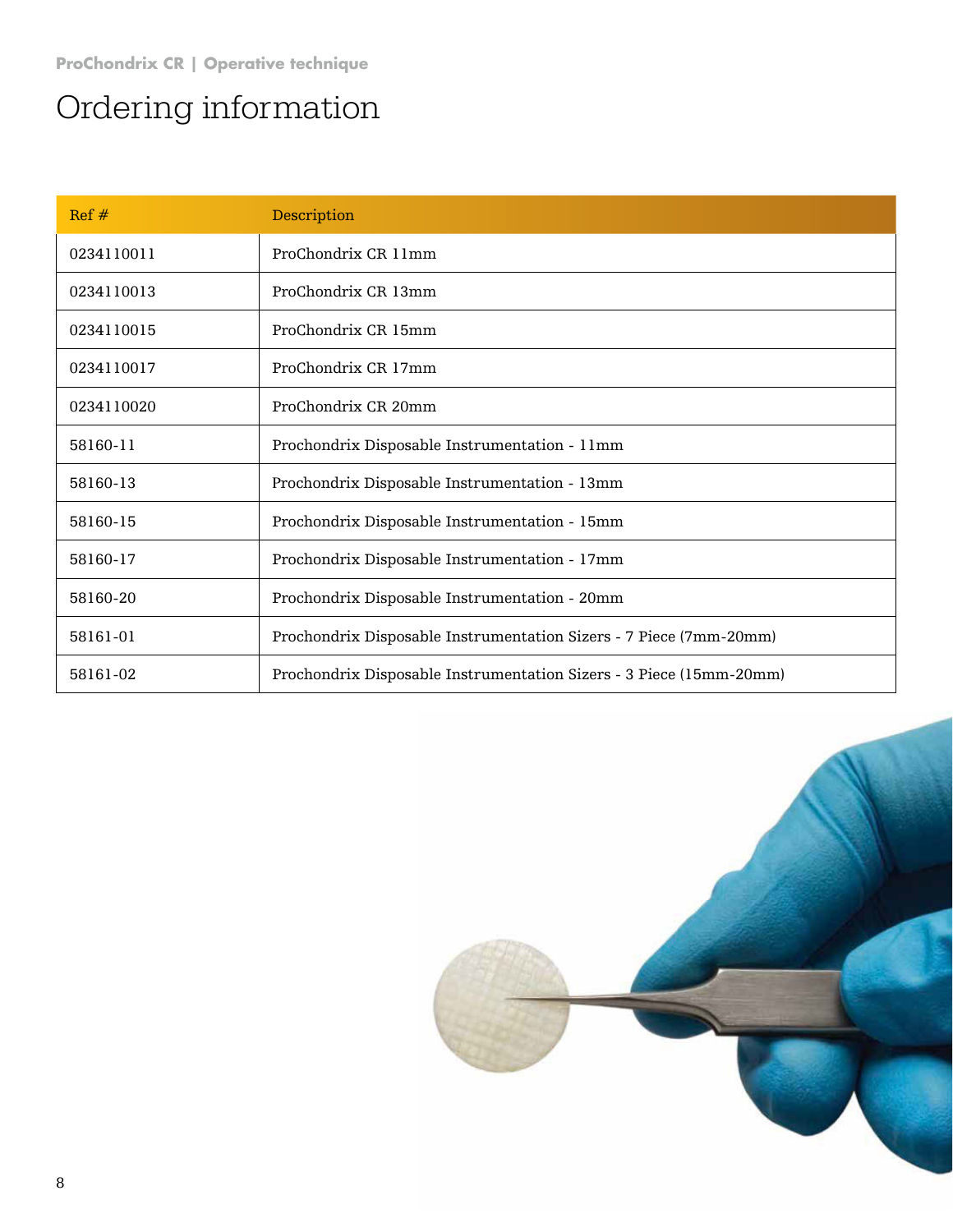**ProChondrix CR | Operative technique**

Notes